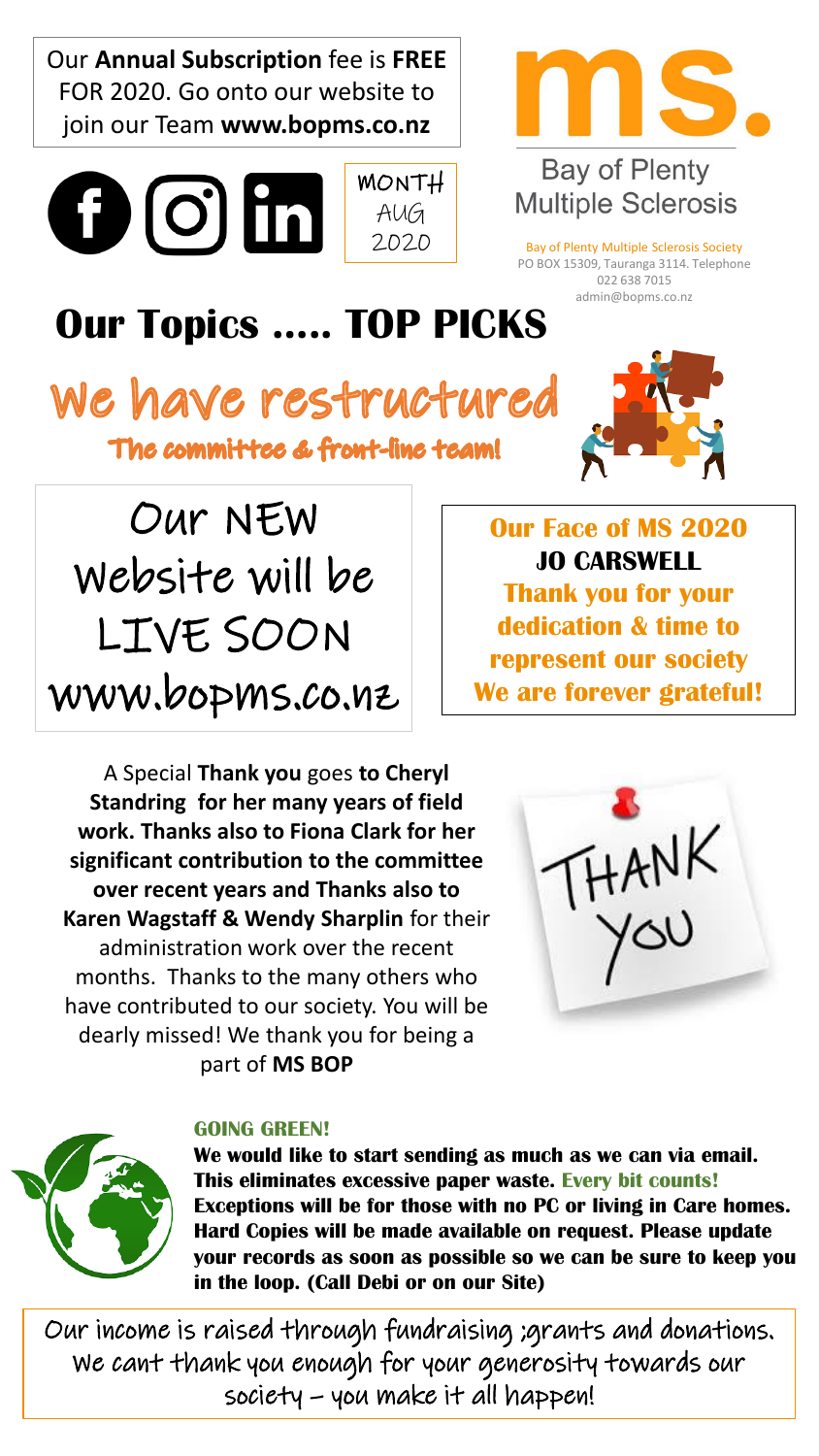

If the only thing people learned was not to be afraid of their experience, that alone would change the world.

- Sydney Banks -

# Our Team



Hello Everyone, I am experienced in clinical health, Human Factors and governance.



I appreciate and I am excited by my opportunity as president of BOP Multiple Sclerosis Society and I will work hard to honour the responsibility which the role carries.

I believe the role of the committee is to ensure that you, our members, are enabled to lead the best life possible for you and your family and that you are afforded the fullest opportunities as residents and citizens of Aotearoa New Zealand.

My goal for BOPMS is that as a "Team of 1,000" (yes, I borrowed the term from Jacinda!) – the committee, our Fieldworker, our Service Coordinator, you the members and your families - we will work together and achieve great success in our future.

## **Vice President**

#### Christine Stewart

I was diagnosed with MS 4.5 years ago.I attended some of the social groups and exercise classes and found them extremely helpful and that I wasn't alone with this diagnosis.

I have a background in nursing.

I own a Kiwifruit Orchard with my husband in Te Puke and have 2 adult children. I enjoy doing things in the community and meeting new people.

I joined the committee because I believe that our MS members deserve all the help and support that we can provide for them and I am very excited to be working with this new committee to do this.



#### **Treasurer**  Catherine Buckley



I am a registered nurse with 30 years' experience in health, disability and social services.

My focus has been in establishing and developing client-centred care and services. As a member of your committee, this will continue to be my focus.

My whanau are dear to me and I re-charge I connect with whenua - a legacy of my Irish whakapapa.  $\odot$ 

### **Committee Members**

#### Rebecca Hardie

I live near Otakiri on a lifestyle block with my fur babies of 2 cats, 2 dogs, 4 horses and 3 scale babies, goldfish.

I was diagnosed with MS 5 years ago which totally changed the plans that I had for the future and brought about a change of lifestyle. I focus on health and maintaining my independence and achieving as much as I can with my new normal. I joined the MS BOP last year as I feel it is a very important asset to have for those of us with MS.

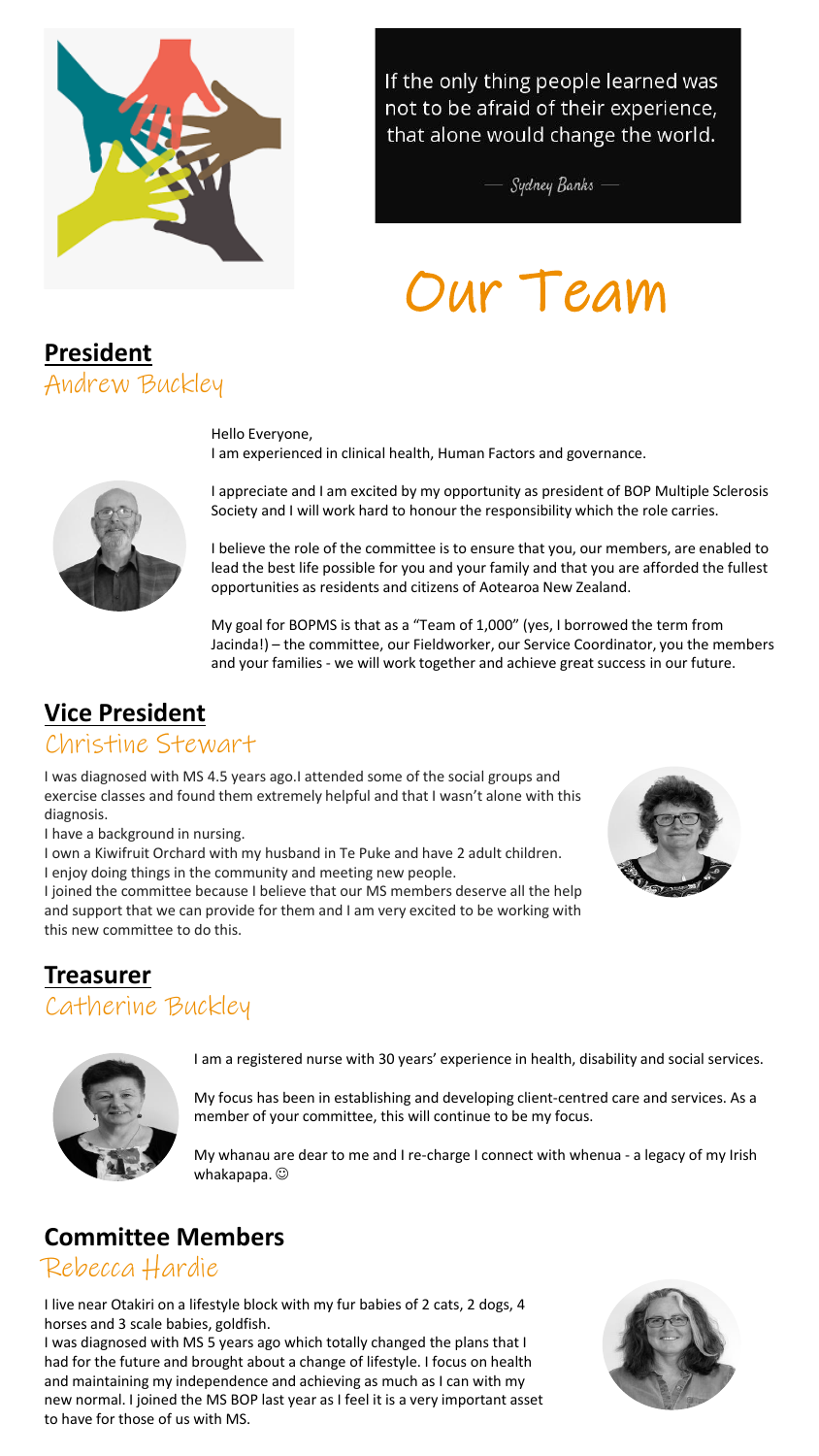### Sonya Fergusson



My husband got MS at age 32. I was 28. Our boys were 3 and 4 when their Dad got sick and grew up to be the most wonderful caring young men. He was amazing. Even in a head controlled wheel chair kept himself busy so was always seen around town .A well known identity.

## Staff Members Debi Haydon (Field Worker)

Hi Everyone

A big thankyou to Cheryl for the amazing orientation she has given me to the fieldworker role. I know she will be missed by everyone.

I'm looking forward to meeting you all over the next few months, either individually or at the group meetings as I travel around the Bay of Plenty region.

My background is in nursing, social work and adult education and I have worked with organizations in the community in a variety of roles.

I live in Tauranga and my interests include tai chi, complementary therapies and Sashi my wee dog. We enjoy our lovely outdoors, especially the ocean.

The fieldworker service includes support, information, advocacy and networking opportunities in the community. Contact me either by phone call, text or email to find out more.

Regards and take care

Contact details 022 543 8750 or email debi@bopms.co.nz

### Shaina Fernandes ( Office Service Co-Ordinator)



I look forward to planning more of the fun stuff such as exercise groups , family outings, breakfasts and fun fundraisers.

I have a passion for being involved in Good Causes and I feel its so vital that organisation like this exist to support members on their journey.

I have previous experience of working in the health & disability sector.

I have 13 years of office administration experience and have a Diploma in Public Relations. And I believe this all goes hand in hand in my role with MS BOP. Contact details 022 638 7015 or email admin@bopms.co.nz



Keeping your sense of will stop MS from getting<br>the best of you Find something to laugh **ABOUT EVERYDAY** @keep\_onyelr

**OUR OFFICE IS NOT ATTENDED AT ALL TIMES. IF YOUR CALL IS NOT ANSWERED , PLEASE LEAVE A BRIEF MESSAGE WITH YOUR DETAILS & WE WILL GET BACK TO YOU AS SOON AS POSSIBLE**